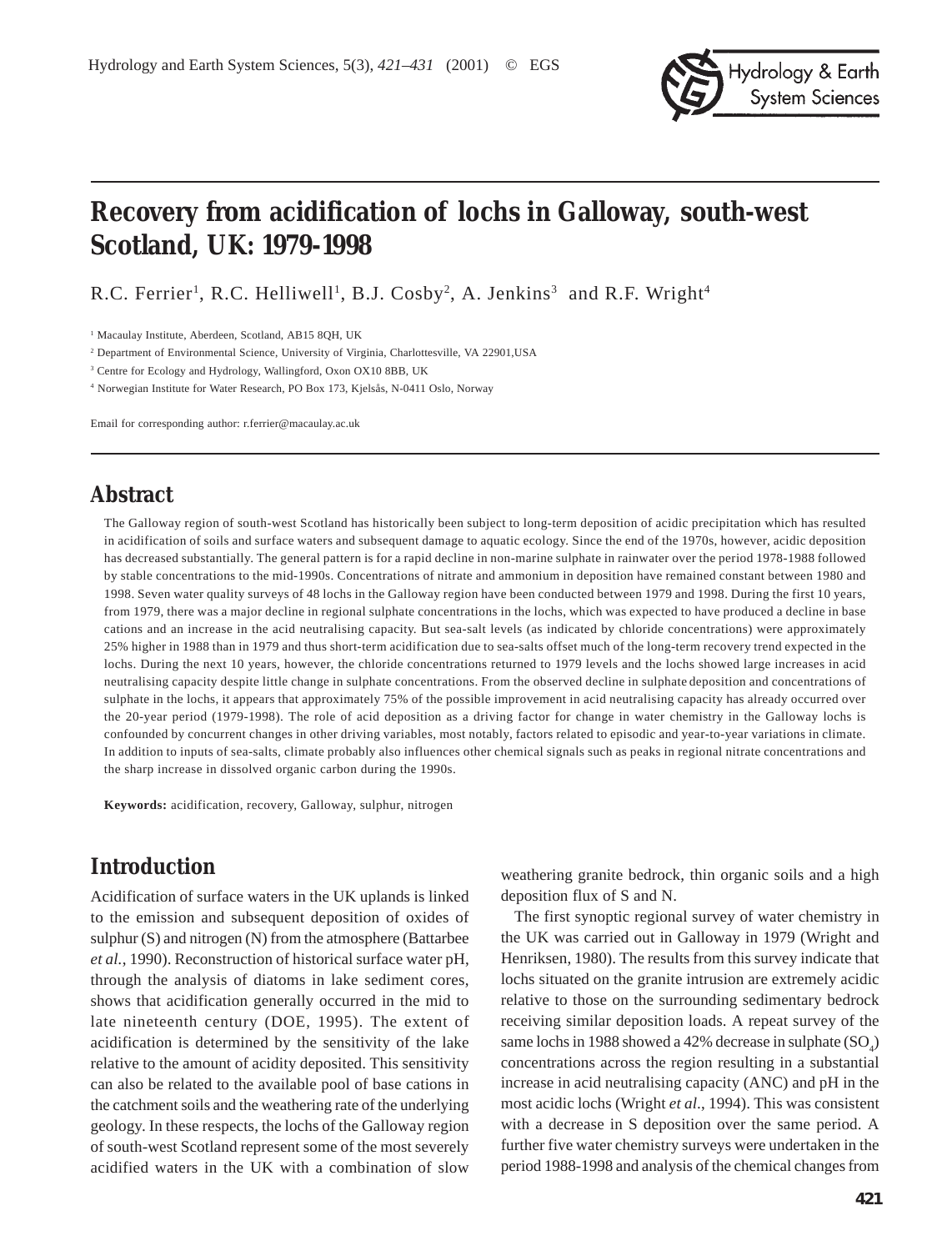these more recent surveys are assessed in relation to the earlier observations. This represents a unique summary of the water chemistry of the Galloway lochs from 1979-1998. The aims of this paper, therefore, are to determine the magnitude of these recent chemical changes, identify the major external drivers of change and to discuss what further potential recovery is to be expected.

# **Regional description**

The Galloway region is a classic acid sensitive environment with highly siliceous granitic bedrock covered by thin, patchy, organic rich and generally acidic soils, which offers only limited ability to neutralise acid inputs from the atmosphere (Wright *et al*., 1994). Decades of acid deposition and, more recently, large-scale afforestation in the region, have exacerbated the problem of soil and water acidification (Rees and Ribbens, 1995). The Galloway region also receives some of the highest rainfall in Scotland with annual average exceeding 2000 mm.

The bedrock geology of the Galloway area is characterised by Paleozoic (mainly Silurian) sedimentary rocks (shale, slate, greywacke, sandstone and conglomerate) into which granitic plutons are intruded (Daysh, 1974). The soil distribution is closely related to altitude and slope with large

areas of brown forest soils occurring below 250–300 m on very steep land and peaty podzols at higher elevations or on less steep slopes. Poorly developed alpine rankers and lithosols occur in high altitude areas  $(> 600 \text{ m})$ , particularly in the Merrick mountains. Peat, often deep  $($  > 50cm), is widely developed in this area.

To the south and west of the region, moorland communities including *Juncus effusus-Sphagnum recurvum, Carex nigra* and *Erico-Sphagnetum papillosi* are dominant in areas of dystrophic peat, peaty gleys and low base status noncalcareous gley soils (Birse and Robertson, 1976). In the 1920s, the Forestry Commission began purchasing land in the area for afforestation. Nearly 70 000 ha was purchased, of which approximately half had been planted by 1974 (Edlin, 1974). The Forestry Commission land includes much of the higher-elevation, less accessible hill country, areas that are of relatively low value for agriculture and sheep grazing. Planting included not only the native Scots pine but also a number of exotic species such as European larch, Douglas fir and Norway and Sitka spruces.

The catchments included in these surveys were selected to represent a regional distribution of acidified lochs in relation to acid deposition, forest cover, soil type and geology (Table 1 and Fig. 1).



Fig. 1*. Location of the study lochs in south west Scotland*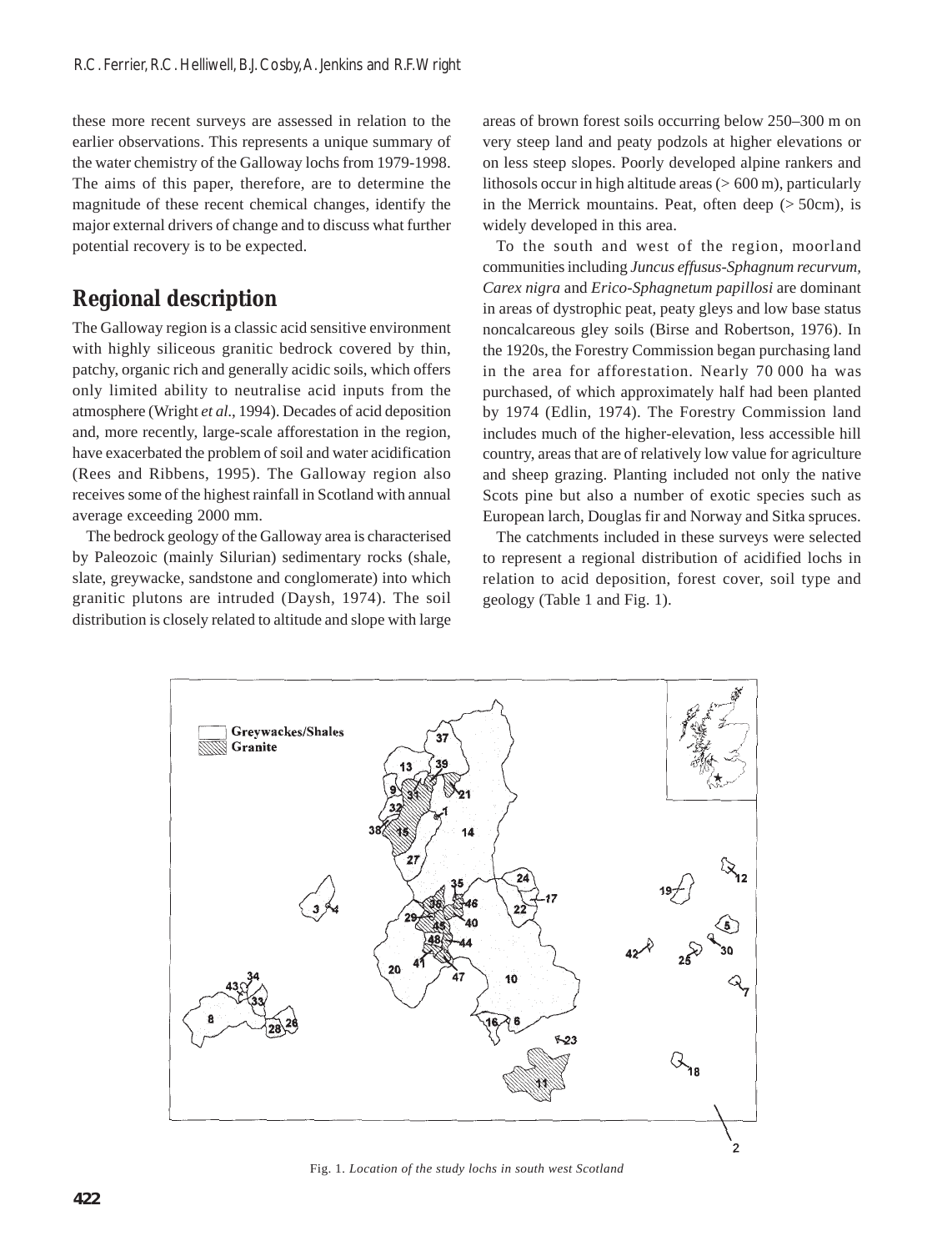| <i><u>Attributes</u></i> |                           | Number of<br>lochs |
|--------------------------|---------------------------|--------------------|
| Geology                  | Granite                   | 14                 |
|                          | Greywackes                | 34                 |
| Soils (dominant)         | Peat                      | 5                  |
|                          | Peaty gley                | 9                  |
|                          | Peaty podzol              | 17                 |
|                          | Sub-alpine podzols        | 8                  |
|                          | <b>Brown Forest Soils</b> | 9                  |
| Land Use                 | Forested (1988)           | 28                 |
|                          | Moorland (1988)           | 20                 |
| Loch:catchment           | < 0.1                     | 33                 |
| area ratio               | $0.1 - 0.2$               | 10                 |
|                          | > 0.2                     | 5                  |

*Table 1*. Catchment characteristics of 48 lochs in the Galloway region

### **Sampling and analysis**

Surface water sampling began in 1979 and included 48 lochs in the vicinity of the three largest granitic plutons in the Galloway region (Fig. 1). These lochs were resampled in March/April of 1988, 1993, 1994, 1996, 1997 and 1998. Dip samples were collected either from the loch directly above the outflow stream or from the loch shore at about 50 cm water depth where no loch outflow existed. Samples were taken and stored in polyethylene bottles at 4ºC in the dark and were filtered through 0.45 µm membrane filters prior to analysis. Samples were analysed for a full suite of chemical determinands by standard procedures (Patrick *et al*., 1991) at the Freshwater Fisheries Laboratory, Pitlochry and the Norwegian Institute for Water Research, Oslo, for the 1979 and 1988 loch surveys. For subsequent surveys the analyses were conducted at the Macaulay Institute, Aberdeen. Strict quality control procedures between the laboratories ensured that there were no systematic differences in analytical results. pH was measured potentiometrically; calcium (Ca), magnesium (Mg), sodium (Na) and potassium (K) by atomic adsorption spectrophotometry; nitrate  $(NO<sub>3</sub>)$ , chloride (Cl), and  $SO<sub>4</sub>$ by ion chromatography; aluminium (Al) by automated colorimetry; dissolved organic carbon (DOC) by total carbon analyser (oxidation to carbon dioxide  $(CO_2)$  with detection by IR). ANC was calculated as  $\Sigma$  base cations (Ca, Mg, Na, K) minus  $\Sigma$  acid anions (SO<sub>4</sub>, NO<sub>3</sub>, Cl).

### **Results**

#### DEPOSITION

An estimate of the changes in wet deposition chemistry to the Galloway region has been obtained from the Loch Dee collector (Grid Reference NX 468 779) established in 1982 as part of the UK Acid Deposition Monitoring Network (UKADMN). A longer term perspective has been obtained from wet deposition data at the Eskdalemuir collector (Grid Reference NT 234 028), also as part of the UKADMN, with records dating back to 1973. This collector is located approximately 80 km to the east and 25 km to the north of the Loch Dee site.

The deposition data from the Eskdalemuir collector follows two different protocols; mean annual concentrations are calculated from both mean daily concentrations and mean weekly concentrations, the latter forming the basis of the UKADMN data (RGAR, 1983, 1987, 1993, 1997). Comparison of the wet deposited non-marine  $SO<sub>4</sub>$ concentration from the two methods at Eskdalemuir (Fig. 2) shows no difference. Within the paper the non-marine component of sulphate ( $nmSO<sub>4</sub>$ ) was determined by:

$$
nm\mathrm{SO}_4=\mathrm{SO}_4-(R^*\,Cl)
$$

where  $nmSO_4$  is the non-marine concentration of  $SO_4$ , and *R* is the ratio of that ion to *Cl* in seawater  $(0.104$  for SO<sub>4</sub> where concentrations are in  $\mu$ eq l<sup>-1</sup>). The Loch Dee data is based on mean weekly concentrations and demonstrates greater annual variability in concentrations but the same overall trend as at Eskdalemuir. The general pattern is for a rapid decline in  $\text{nmSO}_4$  over the period 1978-1988 approximating to  $a > 50\%$  reduction, followed by more stable concentrations during the 1980s and early 1990s, and a subsequent reduction (10% of 1978 values) until 1998. Concentrations of  $NO_3$  and ammonium  $(NH_4)$  at both



Fig. 2. Wet deposition of non-marine SO<sub>4</sub> at Eskdalemuir and *Loch Dee*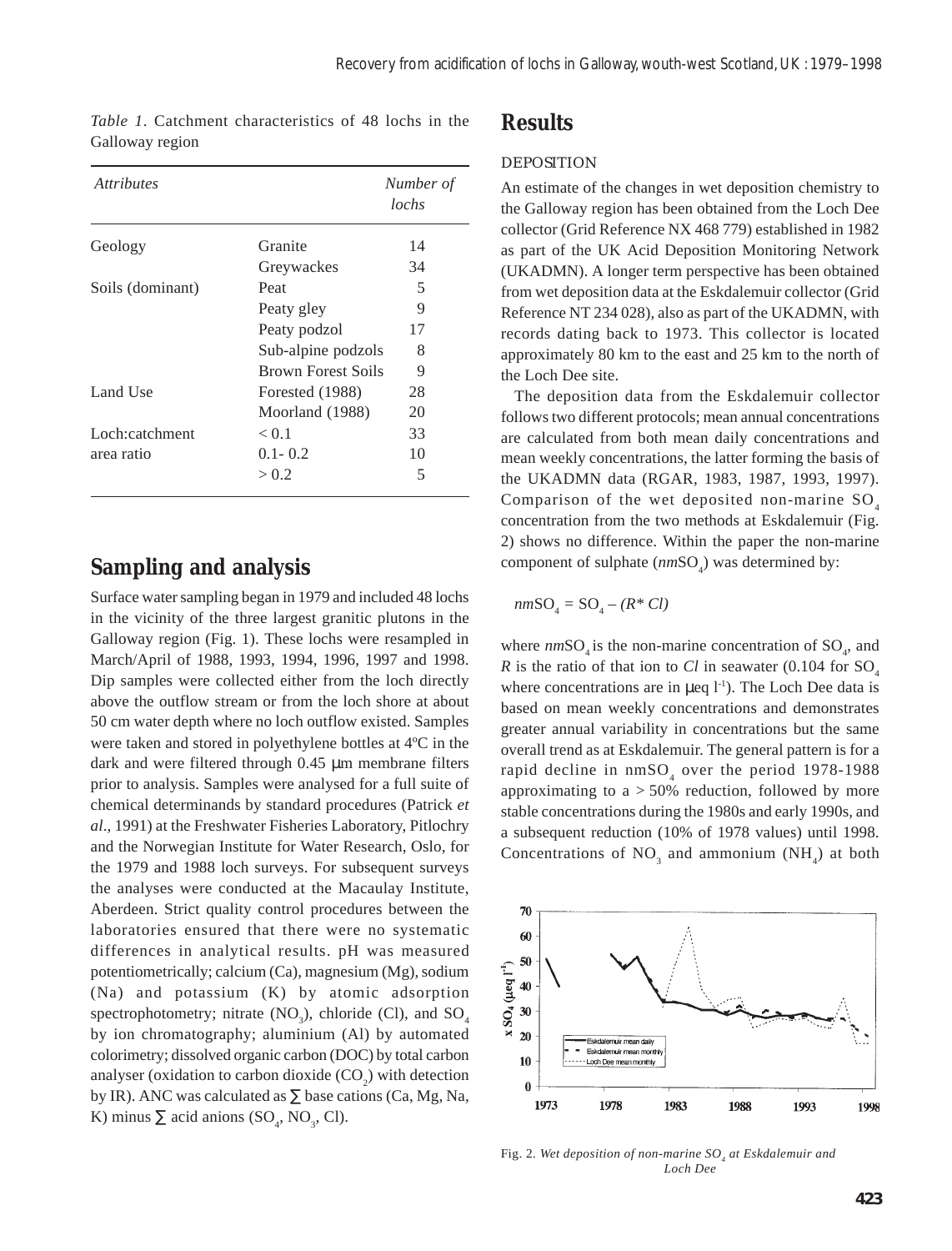

Fig. 3. Concentrations of NO<sub>3</sub> and NH<sub>4</sub> in wet deposition at *Eskdalemuir and Loch Dee*

Eskdalemuir and Loch Dee have remained constant between 1980 and 1998 (Fig. 3).

Similarly, concentrations of Ca and Mg have remained relatively low and constant between 1980 and 1998 (Fig. 4). Chloride concentrations, however, have been extremely variable at Loch Dee reflecting the proximity of this site to the coast.



Fig. 4*. Base cation and Cl concentrations in wet deposition at Loch Dee, 1980-1998*

#### HYDROCHEMISTRY

The distribution of changes in the concentration of each ion between each of the surveys can be illustrated with rankedslope plots for each interval between surveys (1979-1988, 1988-1998 and 1979-1998). The change in each ion for each interval is expressed as a rate of change for the interval in question by dividing the observed change in the

concentration of each ion (in  $\mu$ eql<sup>-1</sup>) by the number of years in the interval. These slopes are then sorted from lowest to highest and plotted against the % rank of each value. The resulting ranked-slope plots can be used to determine the percentage of sites that had slopes greater or less than some particular value.

Concentrations of  $SO_4$  in all of the 48 lochs declined sharply during the first 10 years 1979-1988 (Figs. 5 and 6). Median change for the 48 lochs was  $-6 \mu$ eq l<sup>-1</sup> per year (Table 2). During the next 10 years, 1988-1998, however, SO4 concentrations remained relatively constant with about equal numbers of lochs showing positive and negative changes (Fig. 7). This pattern of  $SO_4$  concentrations in the lochs closely reflects the trend in  $SO_4$  deposition in the region; the major decline in SO<sub>4</sub> deposition occurred during the early 1980s (Fig. 2).

Concentrations of  $NO<sub>3</sub>$  in the lochs, on the other hand, show no systematic regional pattern during the 20 years (Fig. 5). Concentrations were somewhat lower in 1988 relative to 1979, but then increased again during the period 1988-1998 (Figs. 6 and 7). In addition, deposition of inorganic N in the region has not changed systematically over this period. Samples collected in spring 1996 had exceptionally high concentrations of  $NO<sub>3</sub>$  (Fig. 5).

`Concentrations of sea-salt-derived ions, particularly Cl, in the lochs varied greatly, but did not show any major trend over time for the region (Fig. 5). Levels were relatively low in the first survey, higher in 1988 and then lower again during the late 1990s (Table 2). Linear changes are thus

*Table 2.* Median regional concentration of major ions in 1998 and slopes of changes for the periods 1979-1988, 1988- 1998 and 1979-1998. All data as ìeq l-1, all changes presented as ìeq  $l^{-1}$  per year.

|                 | Median    | Change  | Change  | Change  |
|-----------------|-----------|---------|---------|---------|
|                 | regional  | $1979-$ | 1988-   | $1979-$ |
|                 | chemistry | 1988    | 1998    | 1998    |
|                 | 1998      |         |         |         |
| Сa              | 49.9      | $-1.35$ | 0.34    | $-0.24$ |
| Mg              | 49.9      | $-0.73$ | $-0.07$ | $-0.11$ |
| Na              | 171.9     | 3.43    | $-1.83$ | 1.26    |
| K               | 7.6       | $-0.23$ | 0.10    | $-0.04$ |
| NO <sub>3</sub> | 8.8       | $-0.76$ | 0.68    | 0.07    |
| $SO_{4}$        | 59.1      | $-5.78$ | $-0.39$ | $-2.41$ |
| Сl              | 180.2     | 5.64    | $-5.50$ | 0.22    |
| SBC             | 281.3     | 0.50    | $-1.42$ | 1.07    |
| SAA             | 248.1     | $-0.74$ | $-6.01$ | $-1.97$ |
| ANC             | 33.2      | 1.18    | 4.50    | 3.26    |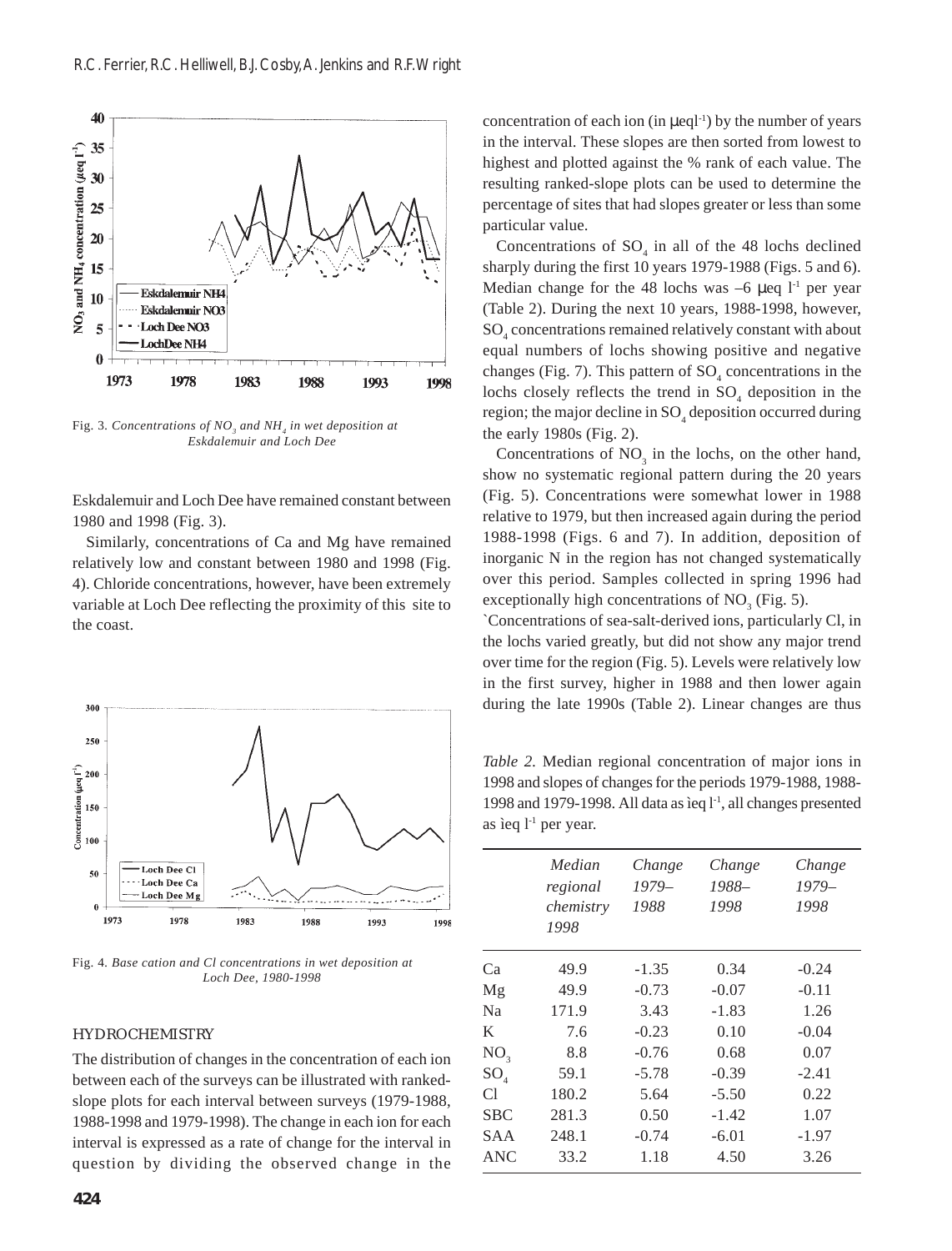

Fig. 5. Box and whisker plots of selected determinands (SO<sub>4</sub>, NO<sub>3</sub>, C, ANC, pH and DOC) for the seven regional surveys in Galloway, since 1979. All data as µeq l<sup>-1</sup> except pH, and DOC (mg l<sup>-1</sup>). The box represents the 25 and 75 percentile and the whisker is the 10<sup>th</sup> and 90<sup>th</sup> *percentile, outliers are also shown.*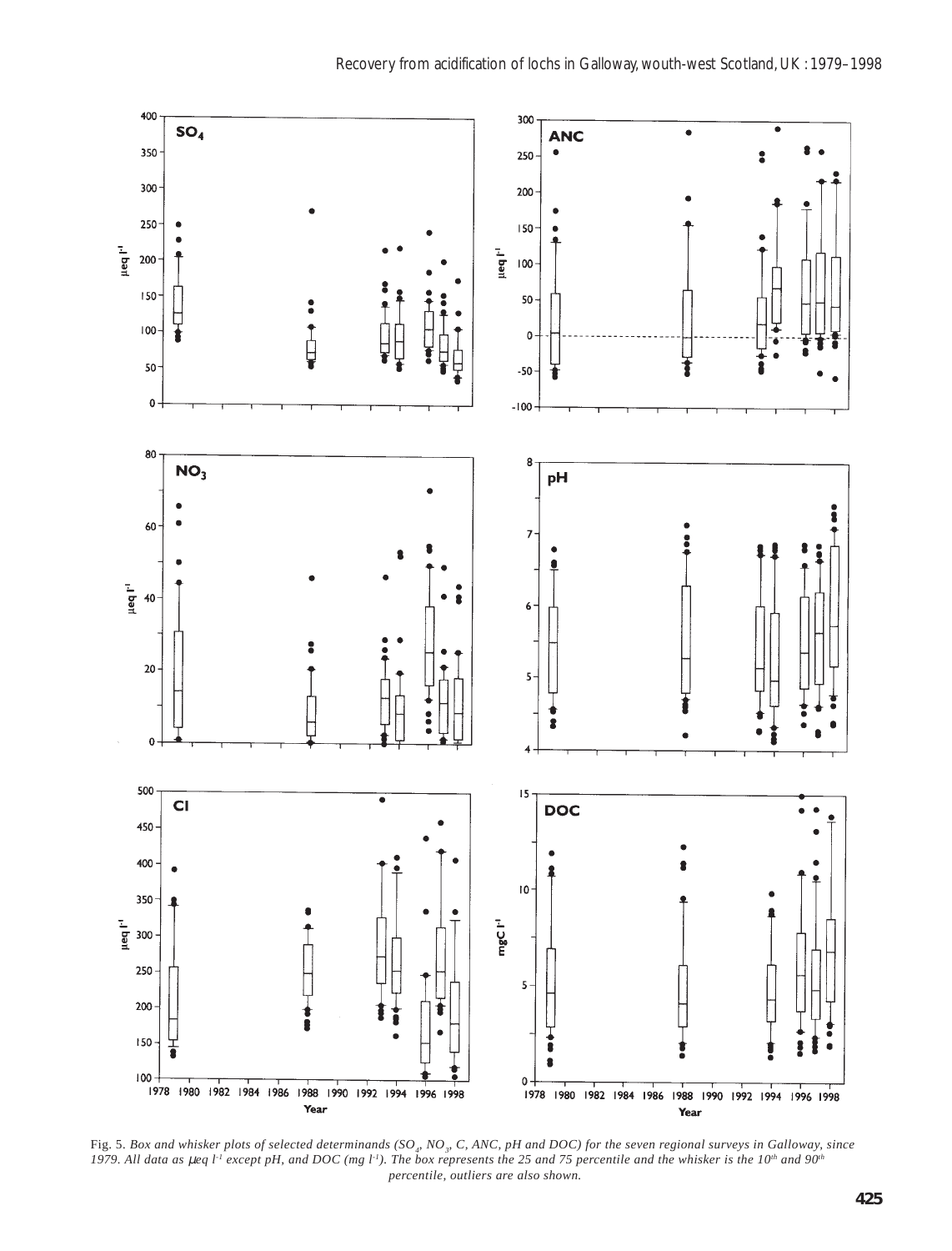

Fig. 6. Percentage of sites showing positive or negative trends for water quality variables in the period 1979-1988. All data as  $\mu$ eq l<sup>-1</sup>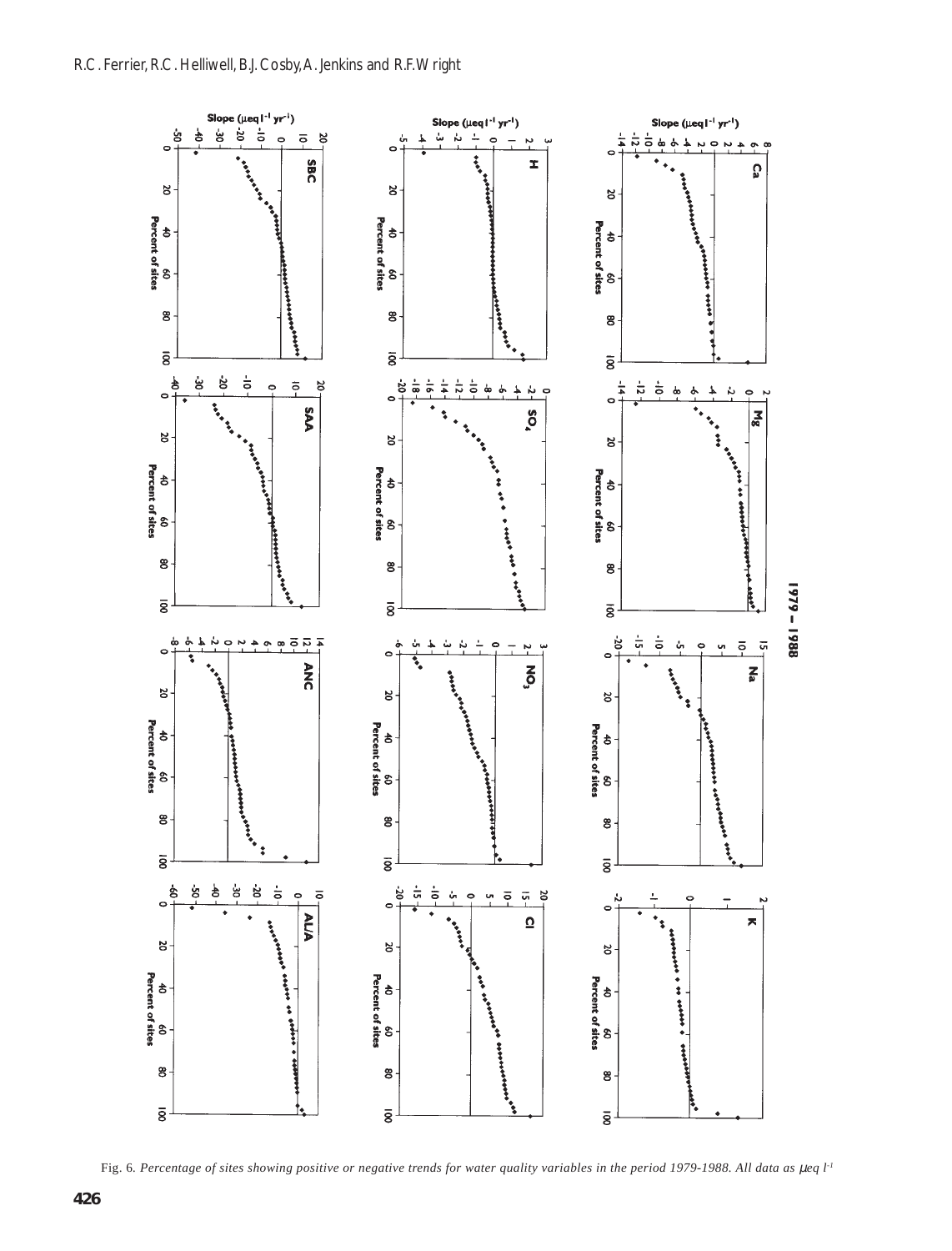

Fig. 7. Percentage of sites showing positive or negative trends for water quality variables in the period 1988-1998. All data as  $\mu$ eq l<sup>-1</sup>.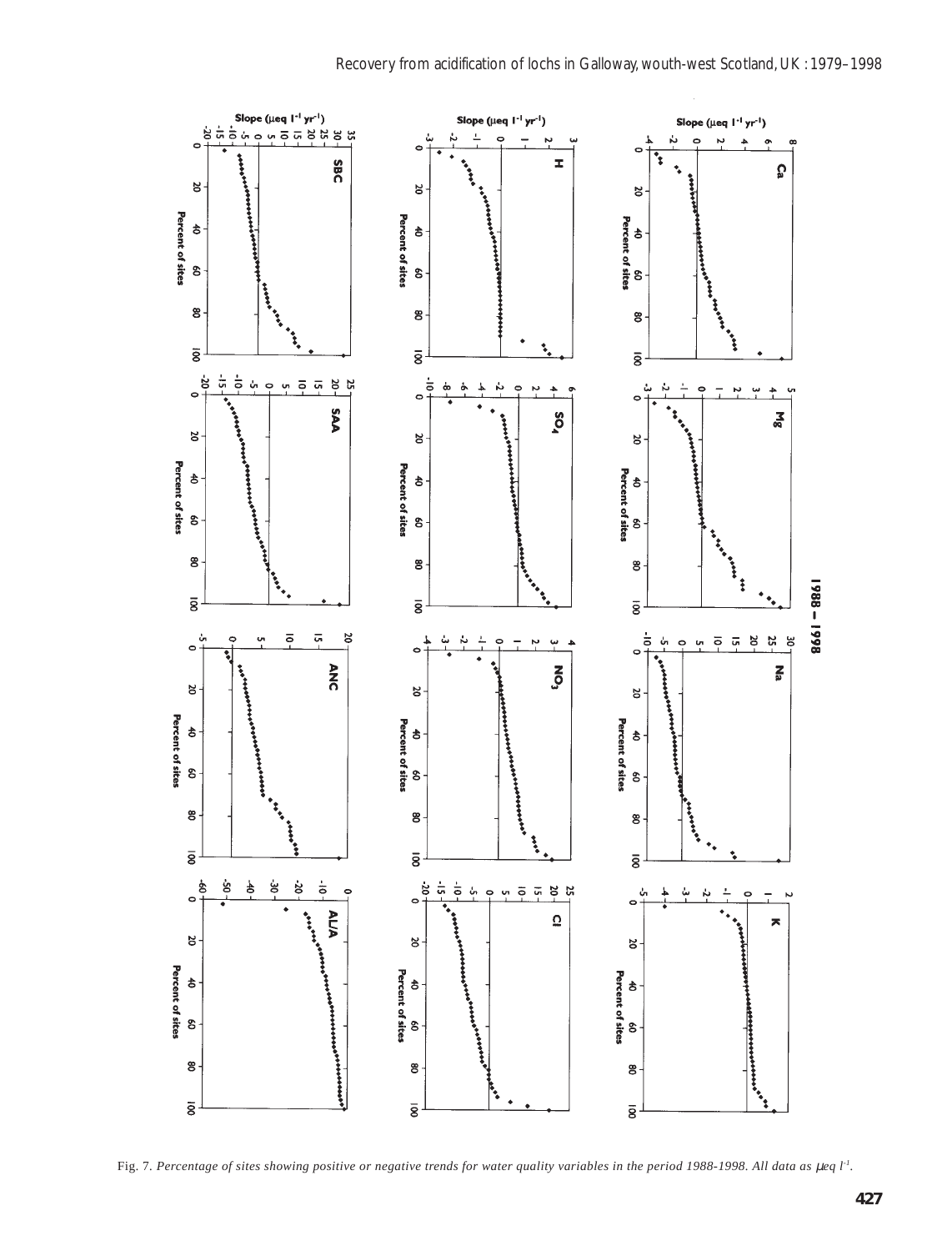positive in the first 10 years (Fig. 6) and negative during the second 10 years (Fig. 7). In this instance, no significant regional trend was observed during the 20 year record (Fig. 8).

As a consequence of the changes in  $SO_4$ ,  $NO_3$  and Cl, the median sum of strong acid anions (SAA) decreased by about 1 µeq  $1<sup>1</sup>$  per year over the period 1979 to 1988; the large decrease in  $SO_4$  was offset by an increase in Cl. Over the second 10 year period (1988-1998), the median SAA decreased further by 6  $\mu$ eq l<sup>-1</sup> per year, largely due to lower Cl concentrations (Table 2). For the entire 20 years the median change in SAA was  $-2$  µeq  $1<sup>-1</sup>$ . All but four of the lochs showed negative change in SAA over the entire period (Fig. 8).

Charge balance necessitates that decreases in SAA are compensated by either a decrease in base cations or an increase in ANC. Median change in sum of base cations was  $+1$  µeq  $1<sup>-1</sup>$  per year over the entire 20 years (Table 2). Trend analyses of Ca and  $SO<sub>4</sub>$  are very similar. Loch data from the first 10 years showed a decline in Ca (median slope of  $-1.4$  µeq  $1<sup>1</sup>$  per year), with little change during the next 10 years. Trends in Mg and K are similar to those for Ca.

During the first and second 10 year period, increases in ANC were concurrent with decreases in SAA concentrations, whereby the median slope of ANC in the first 10 years equalled  $+1$  µeq  $1<sup>-1</sup>$  per year and  $+4$  µeq  $1<sup>-1</sup>$  per year during the second 10 year period (Figs. 6, 7, and 8; Table 2). The increases in ANC were due to decreased concentrations of hydrogen (H) ion and Al. Dissolved organic carbon (DOC) appears to have increased from 1994 to 1998.

# **Discussion**

Monitoring of surface water chemistry began in earnest in the UK in the late 1970s following the recognition that surface water acidification presented a problem. The approach to monitoring has taken two directions: systematic and routine sampling of individual sites at monthly intervals (or less) and synoptic surveys sampling surface standing waters in a region on an annual frequency (or more). Determination of chemical trends from the former relies upon detecting a signal from noise introduced by the shortterm chemical response to rainfall input and seasonality. In the latter, the signal must be detected from noise introduced by different physical characteristics of a large population of lakes. In practice, a balance between both approaches provides the most robust results and interpretation.

The data presented come from a regional survey of 48 lochs conducted seven times during a 20-year period. The general pattern of change identified by these spatially individual lochs sampled more frequently over the same time period by Harriman *et al*. (1995, 2001) and NEGTAP (2001). Temporal changes in loch chemistry identified in this study, therefore, provide a mechanism to examine the regional response of both highly acidified as well as more moderately acidified waters. For example, the data of Harriman *et al*. (2001) for Loch Enoch show large decreases in  $SO<sub>4</sub>$ concentrations during the 1980s with smaller changes during the 1990s, which are concomitant with deposition trends highlighted in Fig 2. This pattern of change is also accompanied by small decreases in concentrations of base cations and an increase in ANC (Harriman *et al*., 2001). The seven regional surveys conducted over 20 years, superimposed on detailed chemistry from high-frequency monitoring at selected sites, thus appear to capture adequately the major trends in water chemistry in Galloway lochs.

extensive but temporally sparse data, mirrors changes in

Surface waters in the Galloway region are strongly influenced by inputs of sea-salts from the atmosphere. This is generally the case over large areas of the UK (Monteith and Evans, 2000). Inputs of sea-salts occur in conjunction with storms and since Cl is very mobile in soils, Cl concentrations in streams and lochs show large variation over time. The cations in the sea-salts, mainly Na and Mg, are not as mobile in soils as Cl since both cations participate in cation exchange reactions. In acidified soils, such as those typical of the Galloway region, the incoming Na and Mg exchange in part for inorganic Al and H, resulting in decreased ANC of the run-off. This episodic acidification due to sea-salt deposition has been documented in studies from Loch Dee in Galloway (Langan, 1987), Norway (Hindar *et al*., 1994) and Maine, USA, (Heath *et al*., 1992) and was demonstrated experimentally at Sogndal, Norway (Wright *et al*., 1988).

Episodic input of sea-salts must be considered in case they obscure ongoing trends of acidification, as is apparently the case in this 20-year record from the Galloway lochs. It is especially important, therefore, to ensure that low frequency regional survey data is consistent with high frequency data collected from sites in the same region. The major decline in  $SO_4$  concentrations in the lochs during the first ten years should have produced declines in base cations and increases in ANC. But the sea-salt levels (as shown by Cl concentrations) were about 25% higher in 1988 than in 1979 and thus short-term acidification due to sea-salts offset much of the long-term recovery expected in the lochs. During the next 10 years, however, Cl concentrations decreased back to 1979 levels and the lochs show large increases in ANC despite little change in  $\mathrm{SO}_4$  concentrations. The trend data indicate that year-to-year variations in sea-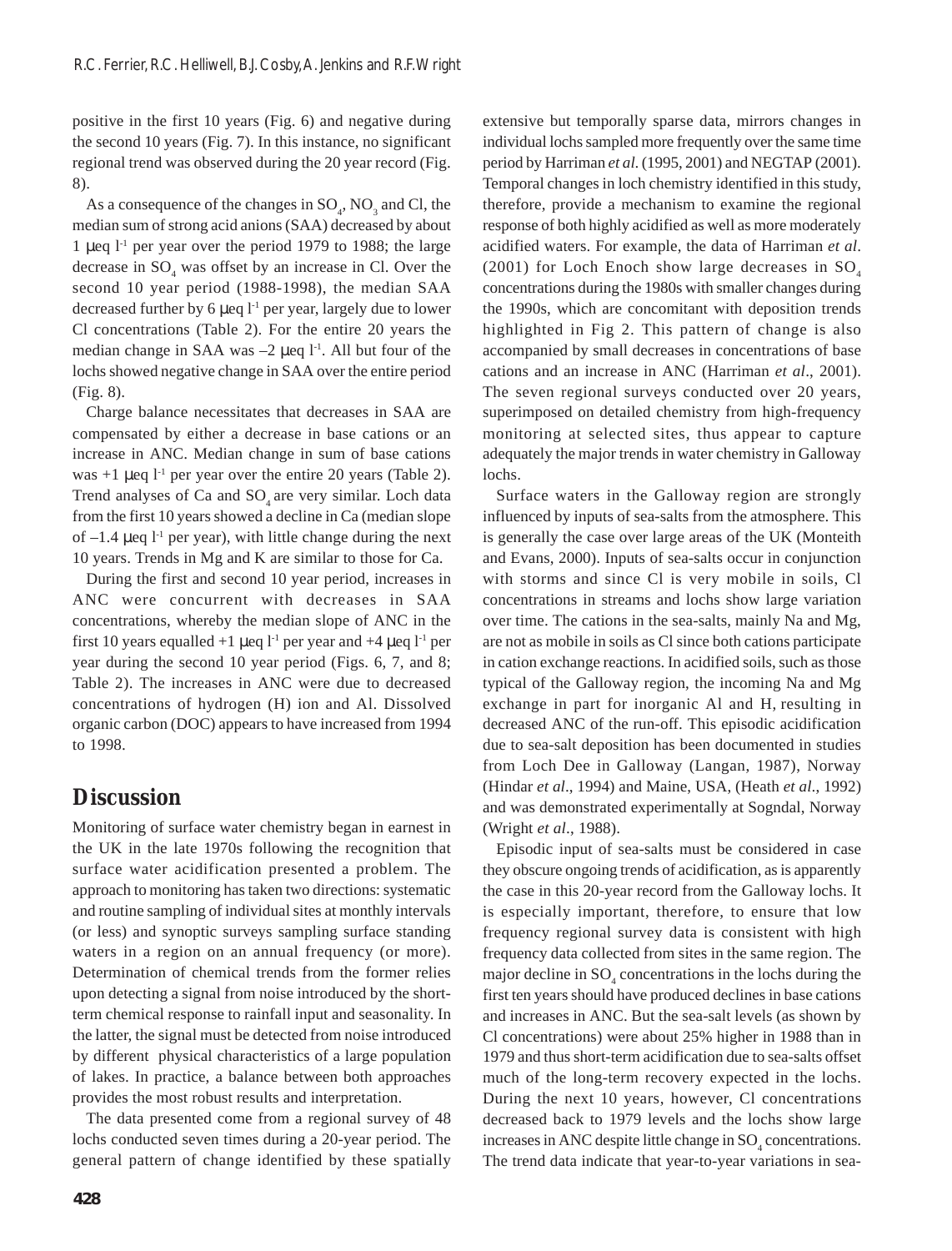

Fig. 8. Percentage of sites showing positive or negative trends for water quality variables in the period 1979-1998. All data as  $\mu$ eq l<sup>-1</sup>.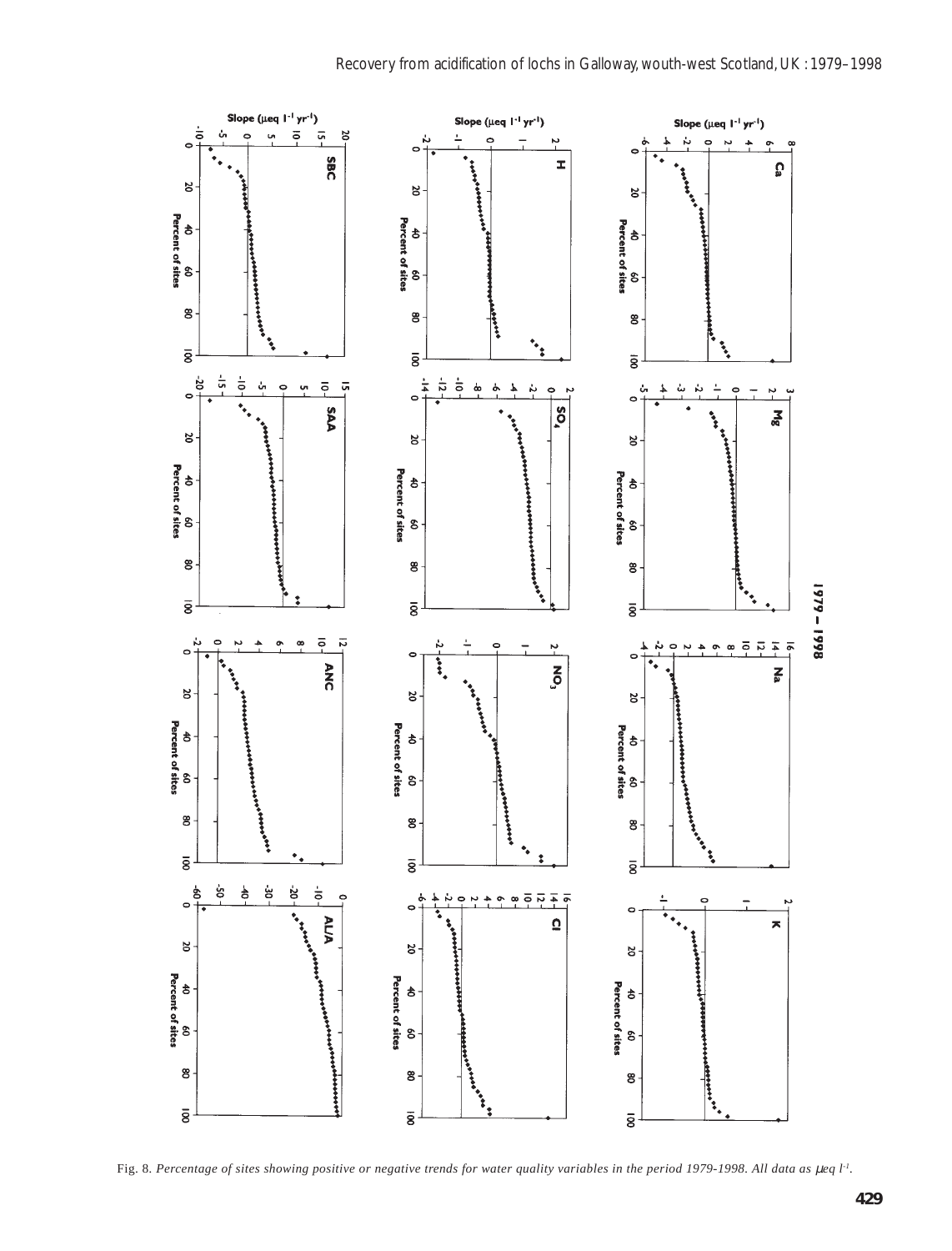salt deposition caused a 5-10 year delay in the recovery in ANC in the lochs. This is a similar result to that of Monteith and Evans (2000) in their analysis of a 10-year record of water chemistry trends in 22 lakes and streams in the UK Acid Waters Monitoring Network (AWMN). They showed that variable inputs of sea-salts causes 'noise' in the concentrations of major ions such that long-term trends may be partly masked.

Nitrate concentrations in streamwaters have been shown to be related to the amount of N deposition with sites receiving between 10 and 25 kg N ha<sup>-1</sup> yr<sup>-1</sup> showing a variable response, such that some sites show elevated levels, whilst others do not. Sites with deposition inputs above 25 kg N ha<sup>-1</sup>, however, have shown elevated  $NO<sub>3</sub>$  outputs (Dise and Wright, 1995). For Galloway, present day deposition of N is higher than the  $25 \text{ kg N}$  ha<sup>-1</sup> threshold and some evidence of N enrichment and potential elevated N release should be expected. The current 20-year records suggest that there has been no regional increase in N saturation, at least under the criterion of increased leaching of inorganic N from the soil (Aber *et al*., 1989). The lochs and their catchments retain 80–100% (Helliwell *et al*., 2001) of inorganic N deposition and have done so for the 20-year period. The number of lochs with increasing  $NO<sub>2</sub>$ concentrations is equal to those with decreasing trends over the 20 year period. If N saturation is occurring, the rate of breakthrough is very slow (i.e. very long time lag). Helliwell *et al*. (2001), however, highlight that N leaching was evident from forested catchments in Galloway with soil C/N ratios below 20, in line with that predicted for European forest soils (Gundersen, 1995; Gundersen *et al*., 1998).

The exceptionally high  $NO<sub>3</sub>$  concentrations in 1996 are apparently a larger regional phenomenon, as such a peak is also reported from the 10-year records of the AWMN (Monteith *et al*., 2000). The cause of this peak is probably related to climate and Monteith *et al*. (2000) suggest that unusually cold winters give rise to higher NO<sub>3</sub> concentrations in surface waters in the spring.

From the decline in  $SO_4$  deposition and concentrations of  $SO_4$  in the lochs, it appears that about 75% of the possible improvement in surface water quality has already occurred over the 20-year period 1979–1998. The median non-marine  $SO_4$  concentration in the lochs declined by 67 µeq  $l<sup>-1</sup>$  from about 108  $\mu$ eq 1<sup>-1</sup> in 1979 and to about 41 $\mu$ eq 1<sup>-1</sup> in 1998. The marine fraction of  $SO_4$  amounts to about 20  $\mu$ eq  $l^{-1}$ . Median non-marine SBC declined by about 23  $\mu$ eq  $l<sup>-1</sup>$  from about 115 to 92  $\mu$ eq 1<sup>-1</sup>, while median ANC increased by about 40 µeq  $l<sup>-1</sup>$  from about 3 to about 43 µeq  $l<sup>-1</sup>$ . The decline in SO<sub>4</sub>, therefore, was compensated one third by decreased SBC and two thirds by increased ANC. From these changes, a rough estimate of the maximum future recovery in ANC

can be obtained. If in the future non-marine  $SO_4$  deposition were to decrease to zero, the concentrations in the lochs would decrease by a further 20  $\mu$ eq  $l^{-1}$  to median value of about 20  $\mu$ eq l<sup>-1</sup> (an estimate of median background nonmarine  $SO_4$  concentration). This would be compensated by about a 7 µeq  $l^{-1}$  decrease in SBC and a 13 µeq  $l^{-1}$  increase in ANC. This rough estimate indicates, therefore, that of the total improvement in ANC (median change of 53 µeq  $1^{-1}$ ), about 75% (median change 1979 to 1998 40  $\mu$ eq l<sup>-1</sup>) has already occurred.

This estimate assumes no long-term changes in NO<sub>3</sub> concentrations. Nitrate in the future could go either up, down, or stay the same. Continued inputs of inorganic N from deposition should, over the long term, result in N saturation with increased concentrations of  $NO<sub>3</sub>$  in run-off (Aber *et al*., 1989). The 20-year record from Galloway lochs indicates, however, that this process is very slow, as there has been no significant increase in  $NO<sub>3</sub>$  concentrations in the lochs over the period 1979–98 despite 20 years of high N deposition in the area. On the other hand,  $NO<sub>2</sub>$ concentrations in the future could decrease due to decreased deposition of inorganic N. If the emission reduction requirements of the Gothenburg protocol are indeed implemented, then N deposition in Europe should decrease by over 50% by the year 2010 relative to the base year 1990 (expected reductions:  $SO_4$  63%; NOx 41%; NHy 17%). But in this case, since median  $NO<sub>3</sub>$  concentration in 1998 was only about 10  $\mu$ eq l<sup>-1</sup>, future decreases in concentrations could only cause a few  $\mu$ eq  $l<sup>-1</sup>$  increase in ANC. The potential impact of land use and management on terrestrial N cycling, in particular commercial afforestation, is also unclear (Ferrier *et al.*, 1995).

The increase in DOC concentrations during the 1990s in the Galloway lochs is part of a general trend reported from many areas of northwestern Europe. The 10-year record from the UKAWMN shows striking increases in DOC in most sites (Monteith and Evans, 2000), as do similar data from waters in Norway (Skjelkvåle *et al*., 1998). Here, again, climate is probably the driving factor as the increases have occurred simultaneously in waters over a very large area and in both acidified and non-acidified systems (Monteith and Evans, 2000). Increased DOC will result in increased organic anion availability which will buffer pH and increase ANC. Thus, the pH levels in the lochs in Galloway have recovered less than expected from the increase in ANC.

In summary, it is clear that the lochs in Galloway have shown substantial recovery in response to a long-term decline in the anthropogenic deposition of primarily S and, to a lesser degree, N. The regional pattern of recovery is consistent with that observed for specific lochs where high frequency monitoring has been carried out. The role of acid